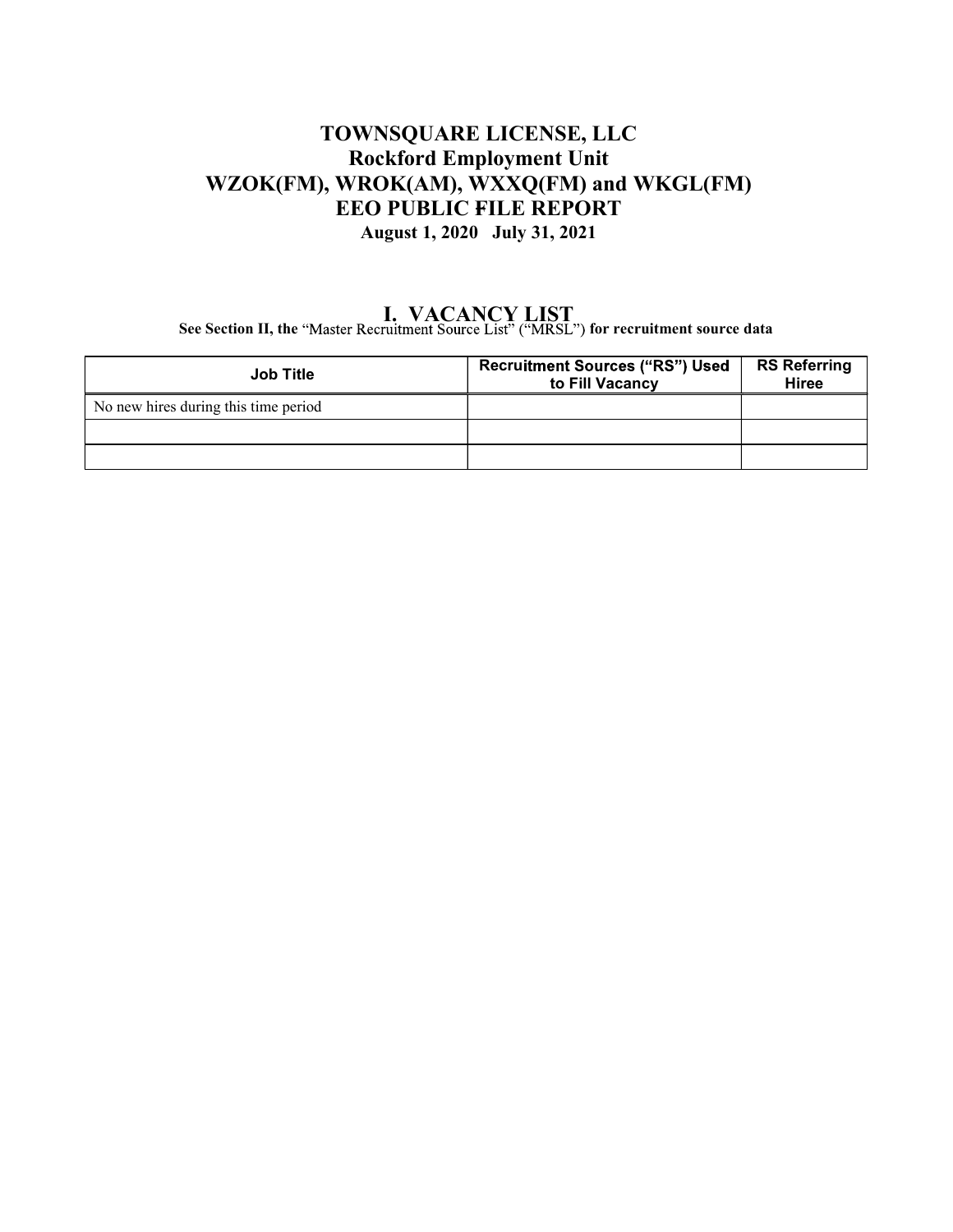### **TOWNSQUARE LICENSE, LLC Rockford Employment Unit WZOK(FM), WROK(AM), WXXQ(FM) and WKGL(FM) EEO PUBLIC FILE REPORT August 1, 2020 July 31, 2021**

## II. MASTER RECRUITMENT SOURCE LIST ("MRSL")

| <b>RS</b><br><b>Number</b> | <b>RS Information</b>                                                                                                                | <b>Source Entitled</b><br>to Vacancy<br><b>Notification?</b><br>(Yes/No) | No. of Interviewees<br><b>Referred by RS</b><br>Over<br><b>Reporting Period</b> |
|----------------------------|--------------------------------------------------------------------------------------------------------------------------------------|--------------------------------------------------------------------------|---------------------------------------------------------------------------------|
| $\mathbf{1}$               | Northern Illinois University Career Planning &<br><b>Placement Center</b><br>501 Lincoln Highway<br>DeKalb, IL 60115<br>815-753-1650 | No                                                                       | $\mathbf{0}$                                                                    |
| $\overline{2}$             | <b>The Workforce Connection</b><br>303 North Main Street<br>Rockford, IL 61101<br>Contact: John Strandin<br>815-395-6600             | No                                                                       | $\boldsymbol{0}$                                                                |
| $\overline{3}$             | <b>Rock Valley College Career Services</b><br>3301 North Mulford Road<br>Rockford, IL 61114<br>815-921-7821                          | No                                                                       | $\boldsymbol{0}$                                                                |
| $\overline{4}$             | <b>Rockford University Career Services</b><br>5050 East State Street<br>Rockford, IL 61108<br>815-226-4022                           | No                                                                       | $\boldsymbol{0}$                                                                |
| 5                          | <b>Rockford Career College</b><br>1130 South Alpine Road<br>Rockford, IL 61108<br>815-965-8616                                       | No                                                                       | $\boldsymbol{0}$                                                                |
| 6                          | <b>SEU Open House</b>                                                                                                                | N <sub>o</sub>                                                           | $\boldsymbol{0}$                                                                |
| $\overline{7}$             | <b>Station On-Air Announcements</b>                                                                                                  | N <sub>o</sub>                                                           | $\boldsymbol{0}$                                                                |
| 8                          | <b>Station Website Postings (all SEU stations)</b>                                                                                   | No                                                                       | $\boldsymbol{0}$                                                                |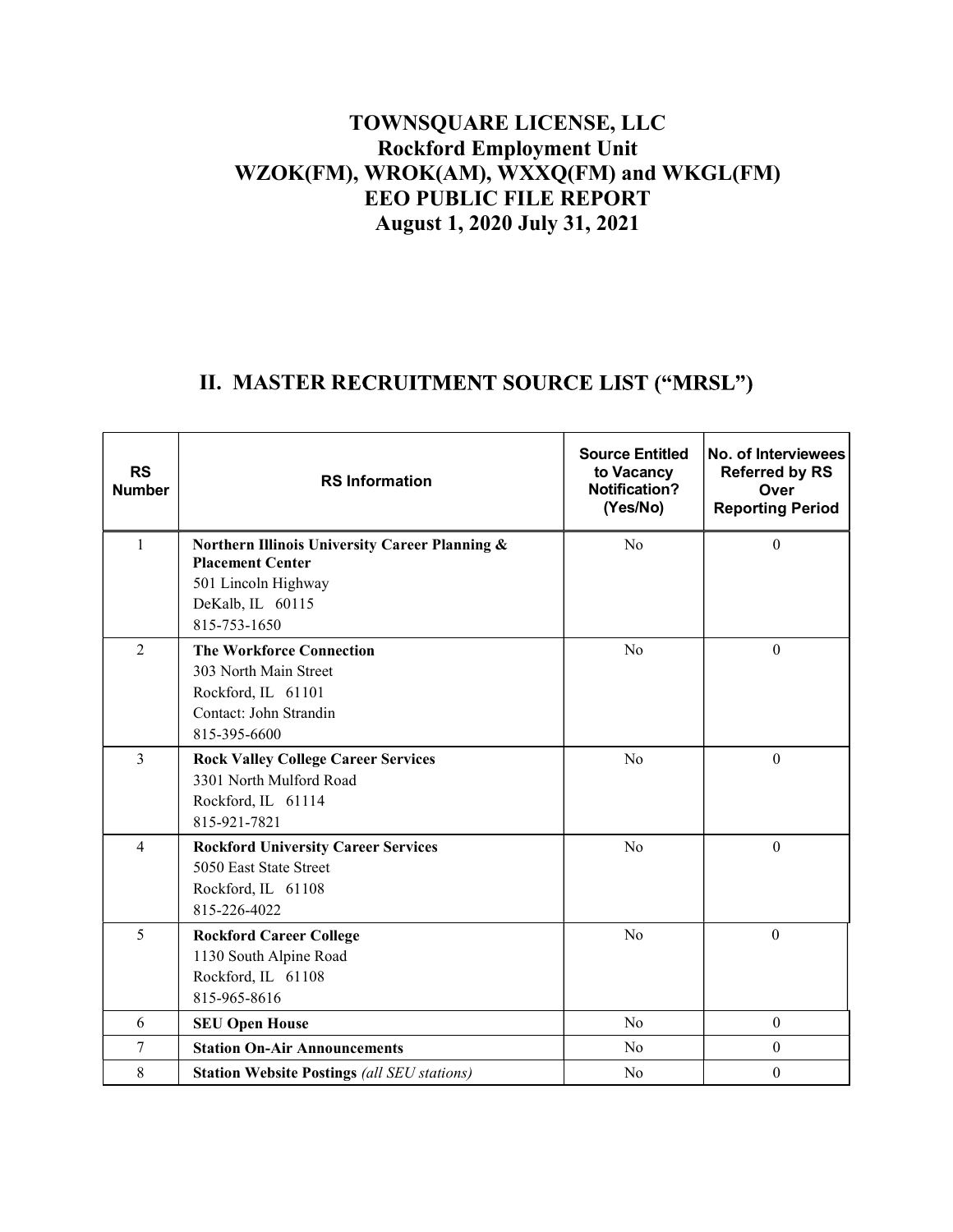| <b>RS</b><br><b>Number</b>                      | <b>RS Information</b>                                                                                | <b>Source Entitled</b><br>to Vacancy<br>Notification?<br>(Yes/No) | No. of Interviewees<br><b>Referred by RS</b><br>Over<br><b>Reporting Period</b> |
|-------------------------------------------------|------------------------------------------------------------------------------------------------------|-------------------------------------------------------------------|---------------------------------------------------------------------------------|
| 9                                               | Networking contacts/employees, radio business<br>contacts, clients, agency contacts. Market Outreach | No                                                                | $\mathbf{0}$                                                                    |
| 10                                              | <b>Country Air Check</b>                                                                             | N <sub>0</sub>                                                    | $\theta$                                                                        |
| 11                                              | <b>Internal Posting</b>                                                                              | No                                                                | $\theta$                                                                        |
| 12                                              | Walk-In/Self Referral                                                                                | N <sub>0</sub>                                                    | $\theta$                                                                        |
| 13                                              | <b>All-Access</b><br>www.allaccess.com                                                               | N <sub>0</sub>                                                    | $\theta$                                                                        |
| 14                                              | <b>Townsquare Media Recruiter Website</b><br>(townsquaremedia.com/careers), via Greenhouse           | No                                                                | $\theta$                                                                        |
| 15                                              | <b>Job Fair</b> (see Section III)                                                                    | No                                                                | $\theta$                                                                        |
| 16                                              | <b>Internal Transfer/Promotion</b>                                                                   | No                                                                | $\theta$                                                                        |
| 17                                              | <b>SEU Internship Program</b>                                                                        | No                                                                | $\Omega$                                                                        |
| 18                                              | <b>Indeed.Com, Via Greenhouse</b>                                                                    | N <sub>o</sub>                                                    | $\mathbf{0}$                                                                    |
| 19                                              | LinkedIn, Via Greenhouse                                                                             | No                                                                | $\theta$                                                                        |
| 20                                              | ZipRecruiter<br>www.ziprecruiter.com                                                                 | No                                                                | $\Omega$                                                                        |
| 21                                              | Facebook                                                                                             | No                                                                | $\theta$                                                                        |
| 22                                              | <b>GlassDoor, Via Greenhouse</b>                                                                     | N <sub>o</sub>                                                    | $\theta$                                                                        |
| <b>TOTAL INTERVIEWEES OVER REPORTING PERIOD</b> |                                                                                                      |                                                                   |                                                                                 |
|                                                 |                                                                                                      |                                                                   | $\theta$                                                                        |